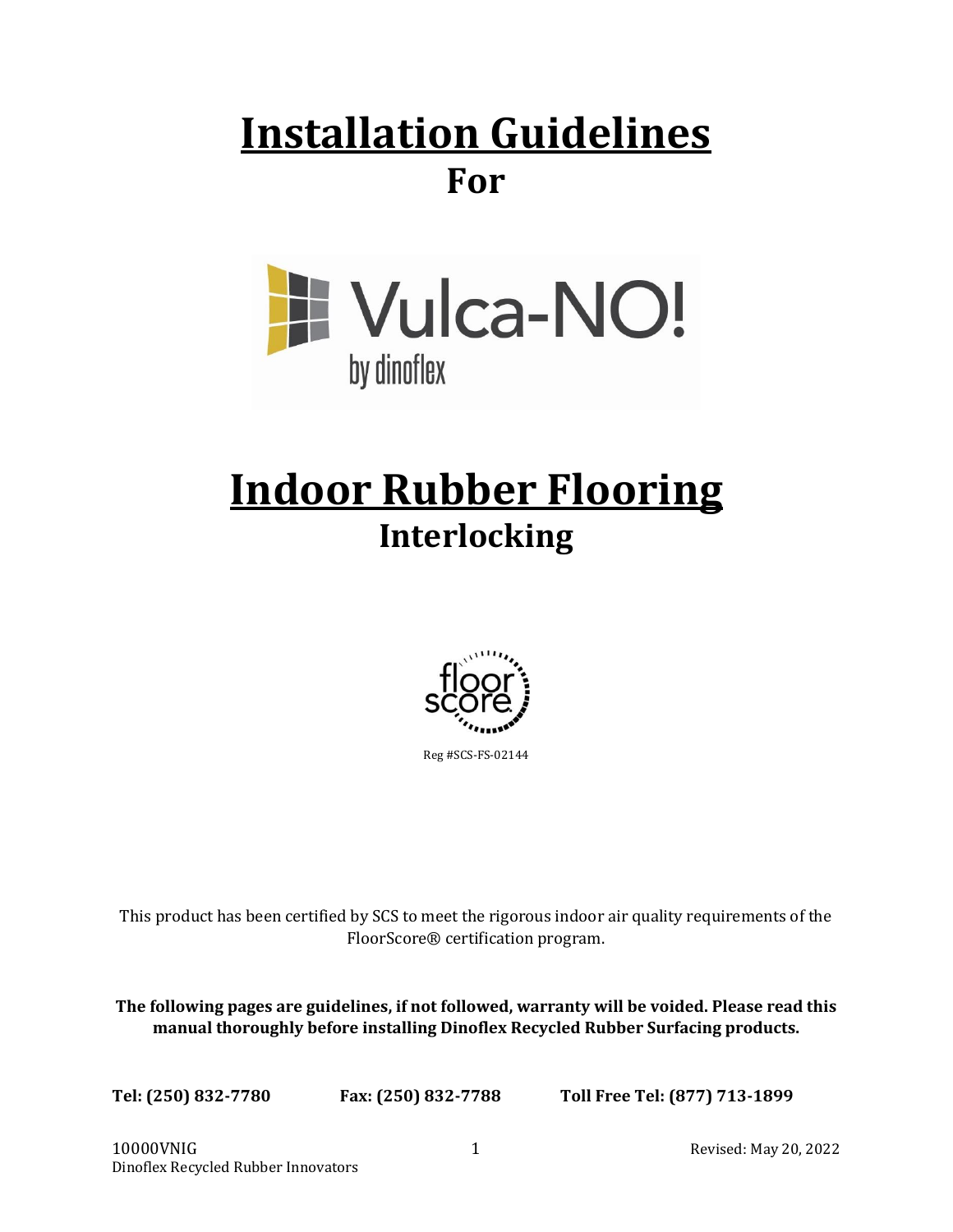## TABLE OF CONTENTS

| <b>SECTION</b>      | <b>GENERAL INFORMATION</b>             | <b>PAGE</b><br>3        |
|---------------------|----------------------------------------|-------------------------|
| <b>PRODUCT</b>      |                                        |                         |
| $\mathbf{I}$        | <b>MATERIAL STORAGE &amp; HANDLING</b> |                         |
|                     | <b>General Packaging Info</b>          | 3                       |
|                     | Receipt of Merchandise                 | $\overline{\mathbf{3}}$ |
|                     | Storage                                | $\overline{3}$          |
| III                 | <b>TOOLS &amp; ACCESSORIES</b>         |                         |
|                     | <b>Tools and Safety Equipment</b>      | 4                       |
| <b>INSTALLATION</b> |                                        |                         |
| IV                  | <b>SUB-SURFACE</b>                     |                         |
|                     | Preparation of sub-surface             | 4                       |
|                     | Concrete                               | $\overline{4}$          |
|                     | Wood                                   | $4 - 5$                 |
|                     | Hazards                                | 5                       |
| V                   | PREINSTALLATION                        |                         |
|                     | <b>General Information</b>             | 5                       |
|                     | <b>Chalk Lines</b>                     | $5-6$                   |
|                     | Mat Layout                             | 6                       |
|                     | <b>Acclimation - Dry Lay Process</b>   | $6 - 7$                 |
|                     | Cutting                                | 7                       |
| VI                  | <b>INSTALLATION</b>                    |                         |
|                     | <b>Installation Information</b>        | 7                       |
| <b>CLEANING</b>     |                                        |                         |
| VII                 | POST INSTALLATION CLEANING             | 7                       |
|                     |                                        |                         |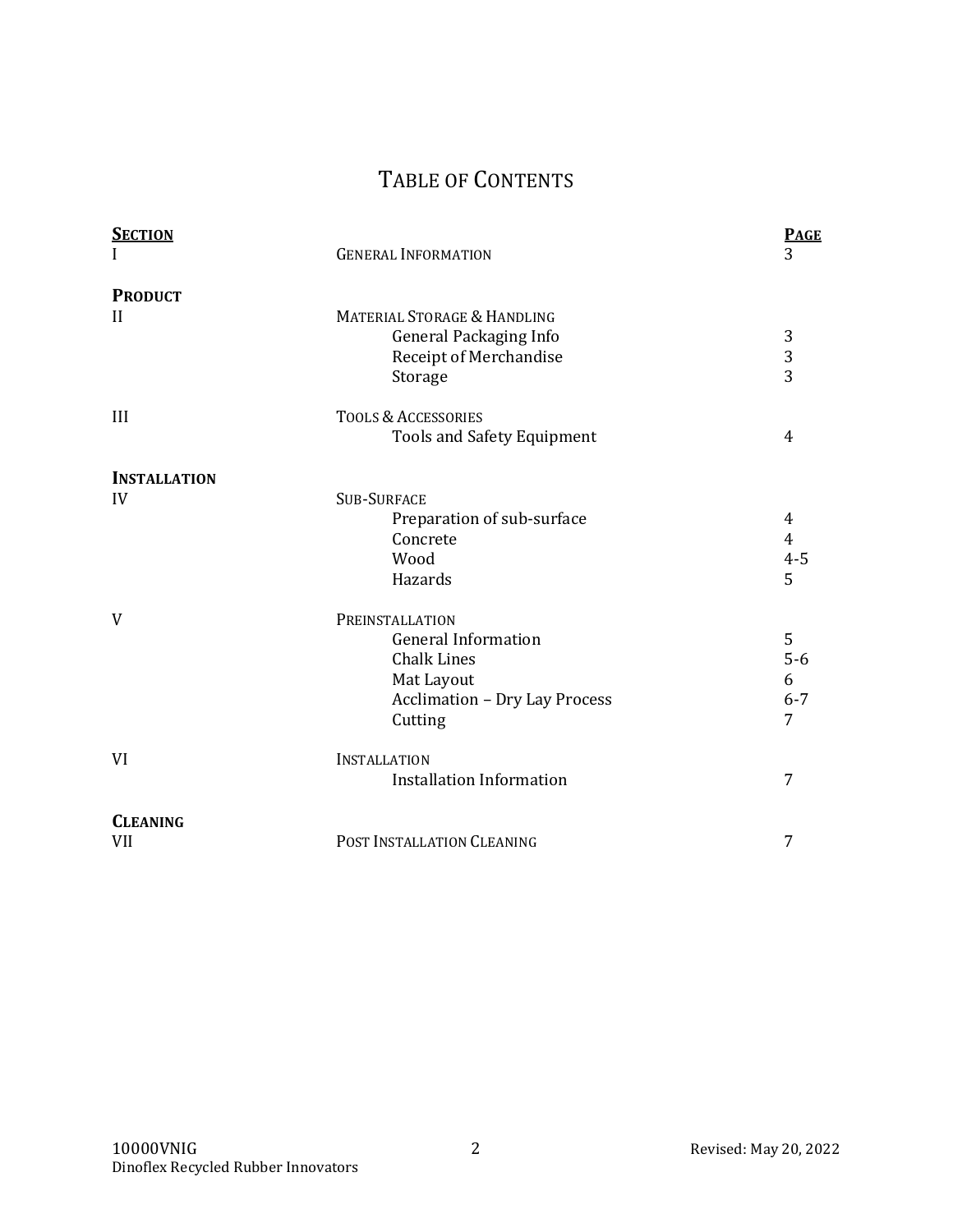#### **SECTION I – GENERAL INFORMATION**

- This installation method and mat format is a must for all areas in extreme temperature and humidity change, or where surface moisture may be present after installation, i.e. ice arenas, locker rooms and entry ways.
- Product Information:
	- o Thickness Tolerance: +/- 0.5mm
	- o Dimensions:  $46.82''$  x  $70.23'' = 22.83$  ft<sup>2</sup> (113cm x 169cm)
		- Dimension Stability: +/- 2.5mm

## **SECTION II – MATERIAL STORAGE & HANDLING**

#### **General Information:**

• All Dinoflex products are packaged on wooden pallets, covered with a plastic cozy, and secured by metal strapping. (image below does not include metal strapping)



#### **Receipt of Merchandise:**

- It is recommended you double-check your order is correct.
- Inspect for any damage that may have occurred during transportation.
- Identify any other possible shortcomings.
- For your own protection, ensure that defective product is identified prior to the start of the installation.
	- o Notify your sales rep regarding any defective product immediately.
- Dinoflex is not responsible for any installation costs that occur because of defective product being installed.

#### **Storage**

- Store product in a dry and clean area.
- Before placing any Dinoflex product in storage remove the pallet strapping.
- Leave plastic cozy on during storage.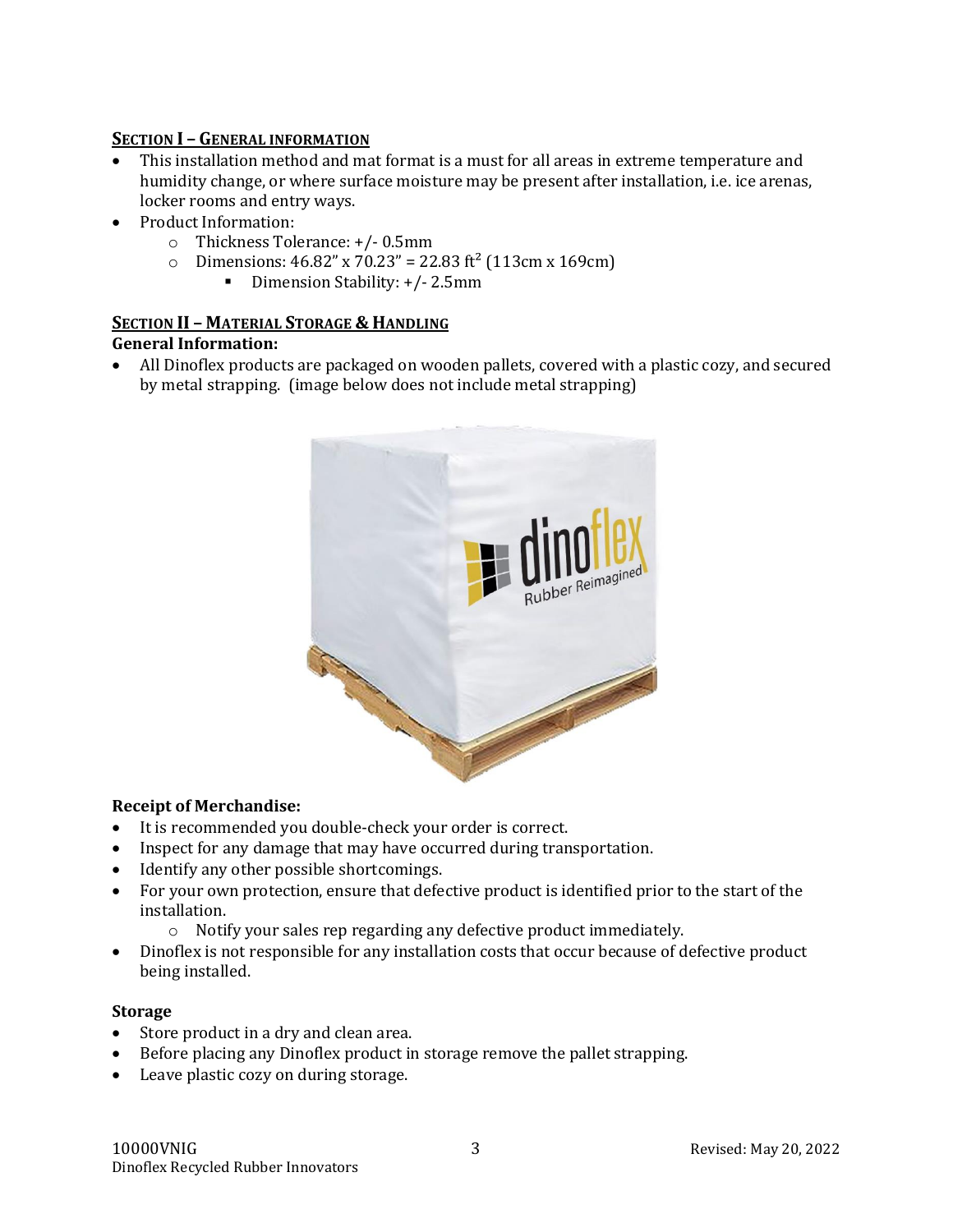## **SECTION III – TOOLS & ACCESSORIES**

## **Tools and Safety Equipment**

- Dinoflex Installation Guidelines
- Safety glasses
- Rubber gloves and boots
- Heavy duty utility knife
- Measuring tape
- Transit level and straight edge
- Chalk snap-line
- Carpenter's square
- Putty knife
- Masonite board, plywood or kraft paper

## **SECTION IV –SUB-SURFACE**

## **Preparation of the Sub-surface**

- The sub-surface must be flat/smooth, clean and dry, structurally sound and all debris including old adhesive must be removed.
	- o Scraping may be required to remove debris.
- Particleboard, chipboard, Masonite and Lauan Plywood are not considered suitable underlayment.
- If installing on an incline surface, start at the bottom and move up the surface to avoid sliding of the mats.
- Debris left under mats will cause height variations, telegraphing and undulations.

## **Concrete Sub-Surface**

- New concrete sub-floors must be thoroughly cured and free from hydrostatic pressure (a minimum of 30 days after pour).
- Concrete substrates should not exceed 90% RH and/or 5lbs x 24-hours x 1000 sq. ft.
- It is essential that pH tests be taken on all concrete floors. This must range between 7 and 9. If it does not, the sub-floor must be neutralized prior to the beginning of the installation. **These tests must be documented.**
- Moisture vapor emissions test in accordance to ASTM F1869 and relative humidity in concrete test in accordance to ASTM F2170 must be completed.
- Sub-surface must be smooth and level to a tolerance not exceeding 1/8" in 10 lineal feet. o The Concrete Surface Profile (CSP) must achieve a requirement of CSP2.
- If existing concrete is too rough, or does not meet the above criteria, apply a Portland cement based leveling compound to smooth and level the surface. Follow all leveling compound manufacturer's instructions.
- Warranty is not applicable if specified moisture ranges are not adhered to.

## **Wood Sub-Surface**

- Wood sub-surface must be sealed for installation to be completed.
- Wood sub-surface must be a minimum of 1" thickness, and free from any flex movement. (5/8" on joists with a 3/8" overlay is acceptable).
- New plywood should be acclimatized for a 48-hour period prior to installation of the rubber flooring.
- CDX exterior smooth one side is suggested for new wood substrates.
- Secure all nails and screws to prevent future protrusion.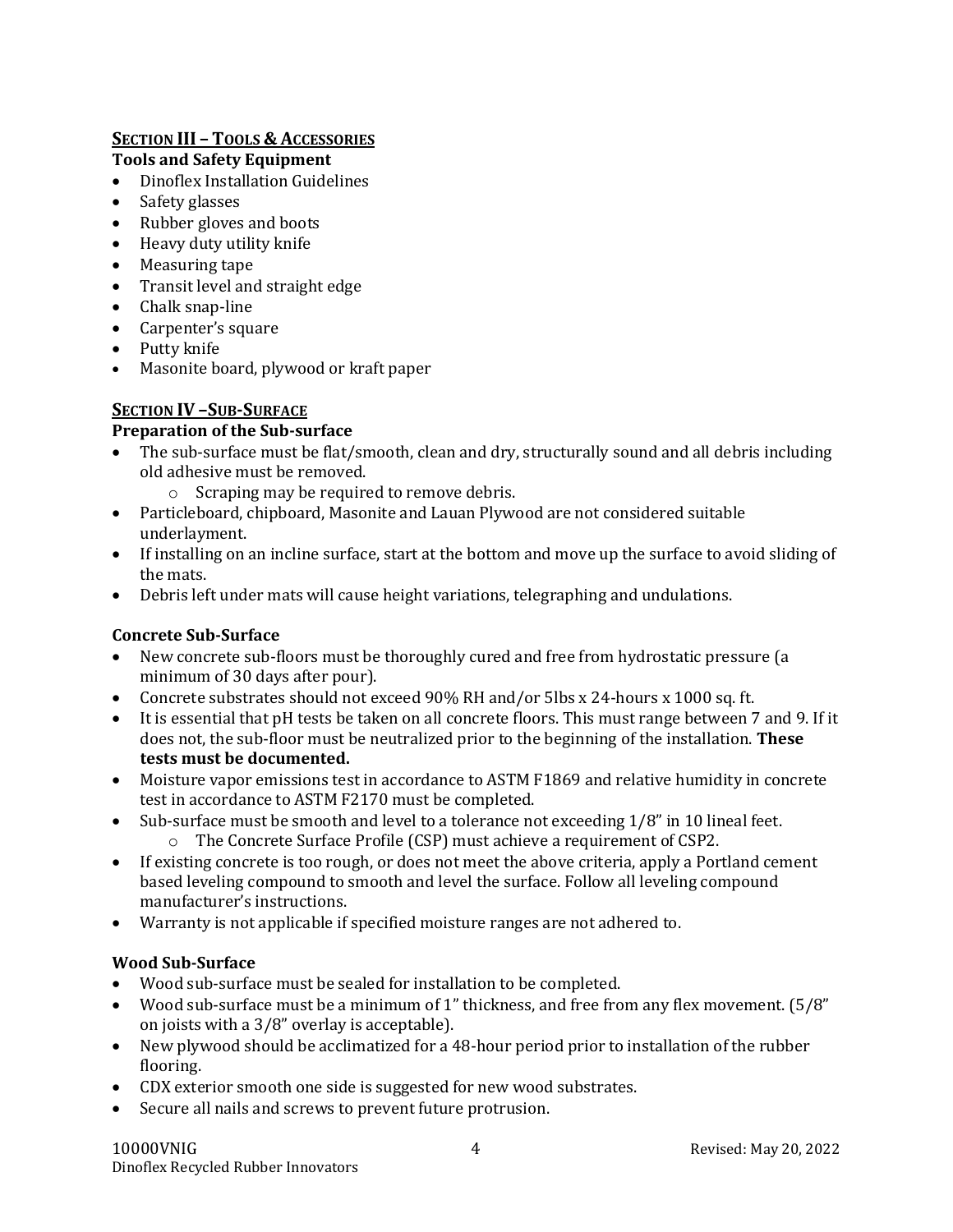- Any cracks, holes, rough or uneven areas should be patched with a polymer-modified cement leveling compound and/or sanded to achieve a smooth surface.
- It is vital that a moisture test be completed prior to installation with records kept. No less than 20 spot checks per 1000 sq. ft. should be observed. Any readings higher than 13% are not acceptable and installation must wait until levels are at or under 13%.
- Warranty is not applicable if specified moisture ranges are not adhered to.

## **Hazards**

- **Silica Warning:** Concrete, floor patching compounds, toppings, and leveling compounds can contain free crystalline silica. Cutting, sawing, grinding, or drilling can produce respirable crystalline silica (particles 1- 10 micrometers). Classified by OSHA as an IA carcinogen, respirable silica is known to cause silicosis and other respiratory diseases. Avoid actions that may cause dust to become airborne. Use local or general ventilation or provide protective equipment to reduce exposure to below the applicable exposure limits.
- **Asbestos Warning:** Resilient flooring, backing, lining felt, paint, or asphaltic "cutback" adhesives can contain asbestos fibers. Avoid actions that cause dust to become airborne. Do not sand, dry sweep, dry scrape, drill, saw, bead blast, or mechanically chip or pulverize. Regulations may require that the material be tested to determine the asbestos content. Consult the document "Recommended Work Practices for Removal of Existing Resilient Floor Coverings" available from the Resilient Floor Covering Institute.
- **Lead Warning:** Certain paints can contain lead. Exposure to excessive amounts of lead dust presents a health hazard. Refer to applicable federal, state, and local laws and the publication "Lead Based Paint: Guidelines for Hazard Identification and Abatement in Public and Indian Housing" available from the United States Department of Housing and Urban Development.

## **SECTION V – PRE-INSTALLATION**

#### **General Information**

- Prior to installing Dinoflex Recycled Rubber Flooring, ensure all other trades have completed their work schedules.
- The use of Masonite board, plywood or kraft paper should be used to protect the rubber flooring from damage and debris.
- Product and sub-floor must be of the same temperature. This should be checked using an infrared digital thermometer.
- Dinoflex is not responsible for any product failure if proper floor preparation and/or installation procedures are not followed.
- Check ambient temperature:
- All HVAC systems must be fully operational 24-hours prior to beginning the acclimation process.
- Rubber flooring may be installed between temperatures of  $14^{\circ}C$  (57°F) and 23°C (72°F).
	- o Room temperature must be consistent during the entire installation.
	- o Large fluctuations in temperature or humidity will cause expansion or contraction.
- In-floor radiant heat should be shut off for 24-hours prior to acclimation (72-hours prior to installation), be shut off throughout installation and remain off for 72-hours after installation is complete.
	- $\circ$  It is recommended that surface temperature does not exceed 25 $\degree$ C (77 $\degree$ F)

#### **Chalk Lines**

• Locate the midpoint of the room, chalk a start line down the center. Chalk another similar start line 90° to the first one. (Figure 1)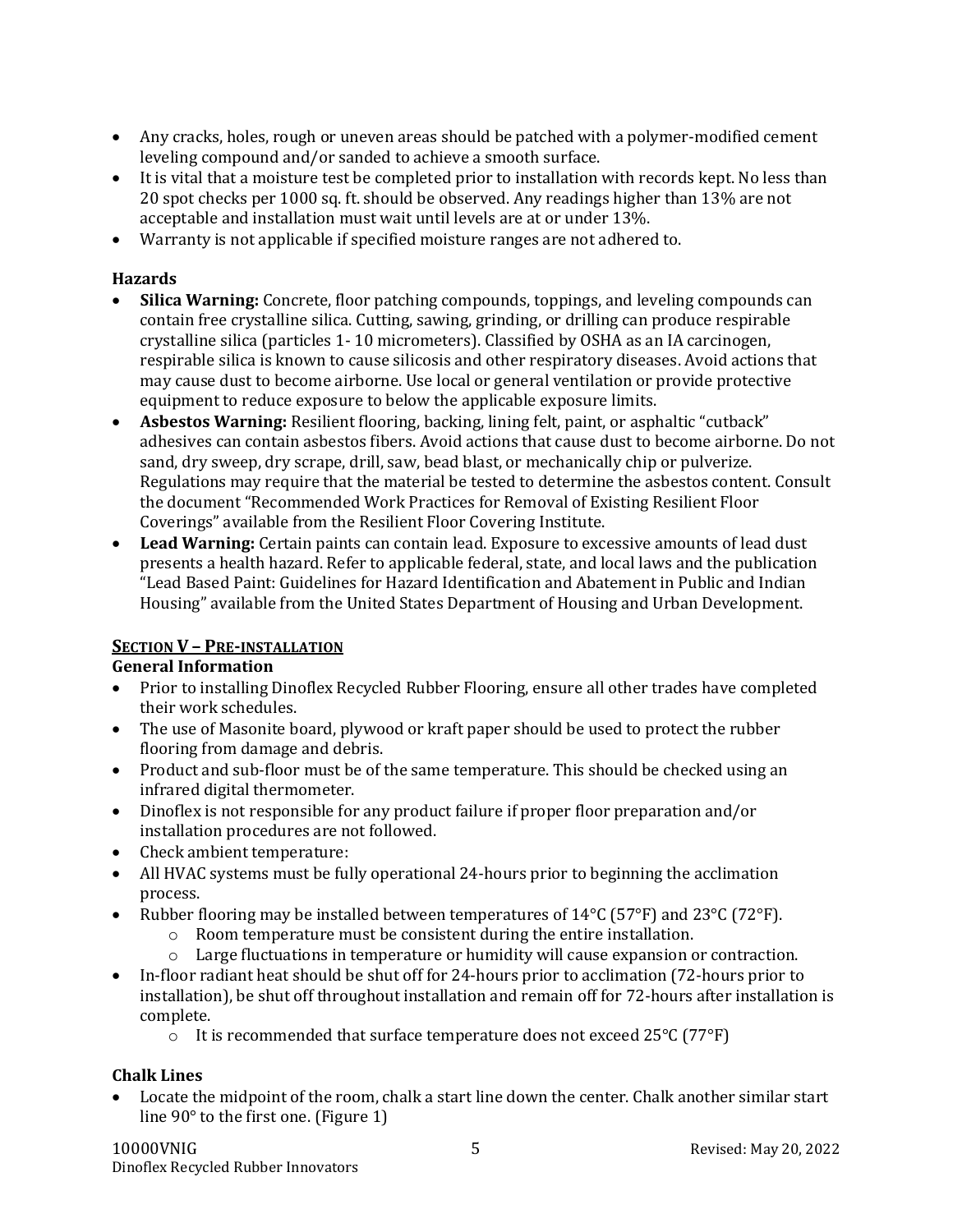



## **Mat Layout**

- Each mat is designed with an arrow indicating the direction each mat should be installed
	- o Install mats same side up as received, **Do Not Flip Over**
- The installer should have all relevant information about the mat arrangement from the owner.
- Begin mat layout from the point where the two chalk lines intersect.
- Work outwards in both directions.
- Start second row on either side of the center line towards the chalk line.
- Make sure that second row is installed by staggering mats.
	- $\circ$  This will avoid any four corners from meeting at one spot. (see figure 2)



## **Acclimation and Dry Lay**

- *Acclimation/Dry Lay Checklist is required to be completed or warranty will be void.*
- A minimum of 48 72 hours before starting the installation.
	- o Storage longer than 2 weeks will require a longer acclimation period.
		- $\circ$  Mats in the lower portion of the stack will compress to a greater degree than those in the upper portion.
		- $\circ$  A mat laid down in the morning hours at 0°C (32°F) would be a different size than a mat laid at 20°C (68°F) later in the day.
		- o Acclimation should only begin once the sub-surface has reached a temperature between 14°C (57°F) and 23°C (72°F).
- Lay out all mats on the sub-surface in piles of 2 or less:
	- $\circ$  Be sure to mix mats from several different pallets to blend minor shade variations.
	- o Allow them to acclimate until they have reached a consistent size.
		- Some products under certain conditions have shown expansion and contraction in size of up to  $1/8$ " (3.2mm).
	- o Inspect all mats for visible defects**.**
		- Ensure the defective product is identified prior to the start of the installation, notify Rep/Dealer immediately.
			- Labor will not be covered if any defective product is installed.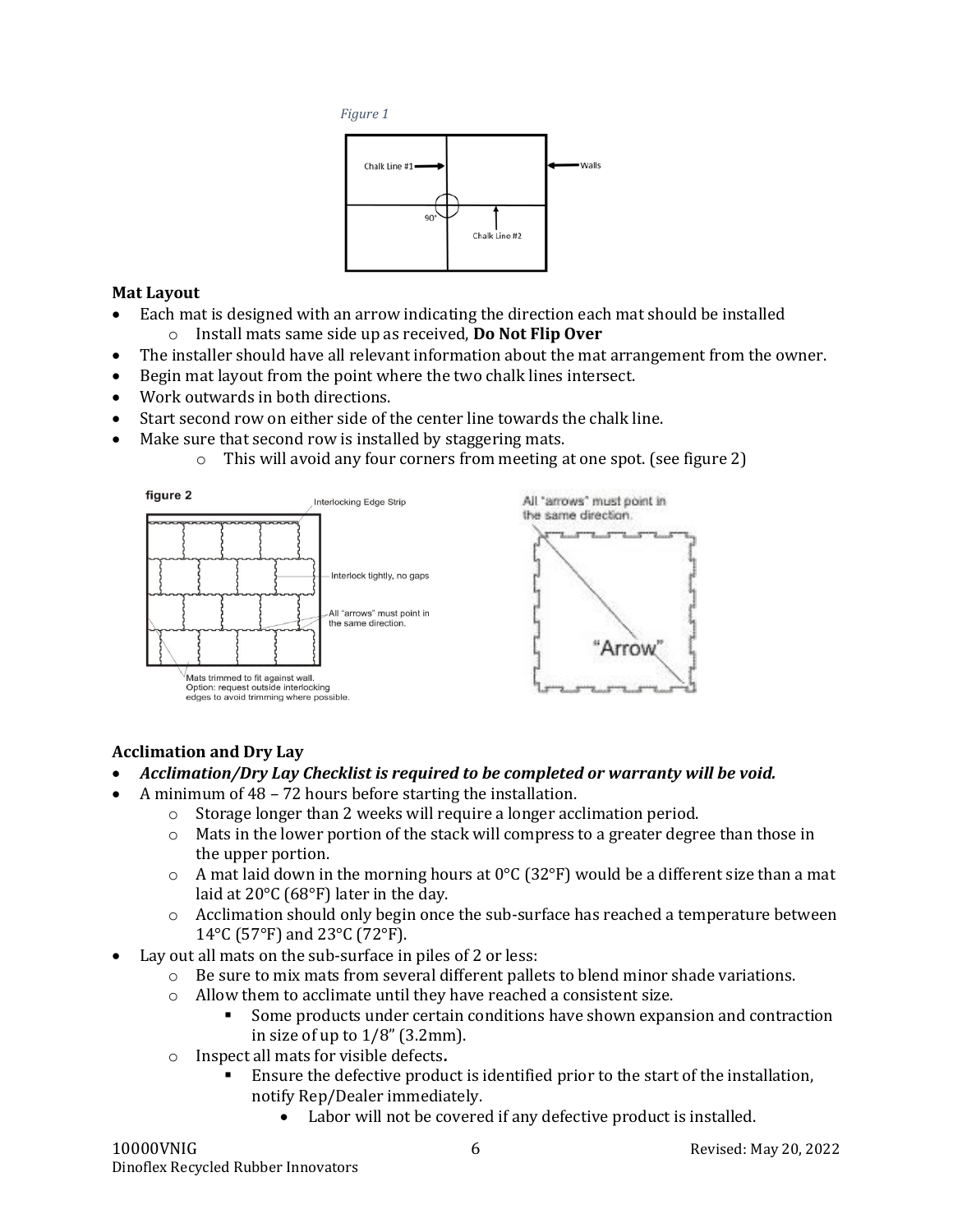- Scythe marks are inherent in the manufacturing of recycled rubber flooring products and are considered normal.
- Certain lighting conditions can accentuate these marks and as such is not considered a product defect.

## **Cutting**

- Lay mat on a flat surface, hold the metal straight edge on the cut line, and cut with sharp utility knife.
- Keep scoring the cut until separated.
- Change or snap off blades frequently to ensure clean cuts.
- For odd angles, circular patterns, etc. a cardboard template is suggested.
- Join factory edges together. Hand cut edges should be used against the perimeter walls only.

## **SECTION VI-INSTALLATION**

## **Installation Information**

- **Do not install** mats if the appropriate thickness and dimensions have not been reached.
- Intended for indoor use only and should not be installed in areas where the temperature is inconsistent.
- For a multistage install on larger projects, any unretained edges will need to be anchored with double sided tape until the installation resumes.
	- o Failing to secure the open edges will result in shifting of the surface and gaps between the tiles.
- Any perimeter tile will need to be cut to fit against the wall, allow a  $\frac{1}{4}$ " inch around the perimeter for expansion and contraction.
	- Create a finish straight edge by removing all interlocking tabs along the outside edge. (See Cutting section for directions)
	- Make sure all tiles must be laid with the arrow pointing in the same direction.

## **VII – CLEANING**

#### **Post Installation Cleaning**

- When installation is complete:
	- $\circ$  Sweep floor to remove any debris, then dust mop thoroughly to remove all surface dust and dirt using a dust mop or microfiber mop.
	- o Use a neutral PH Cleaner or DinoClean. (see dilution rates on label).
	- o Do not use any oil base cleaners as they will deteriorate the mats.
	- o Damp mop with DinoClean Concentrated Recycled Rubber Floor Cleaner diluted with a warm water; use a microfiber mop.
		- Use a two-bucket system and change the water frequently.
	- o If floor has an excessive amount of dirt or dust present, additional cleaning with a lightweight auto scrubber may be required.
		- An RPM of 185 and brush pressure between 35 and 85lbs are recommended.
		- **•** If disc type equipment is used, be sure to use a soft nylon brush, not a pad.
	- o Do not flood floor.
	- o Allow to dry thoroughly.